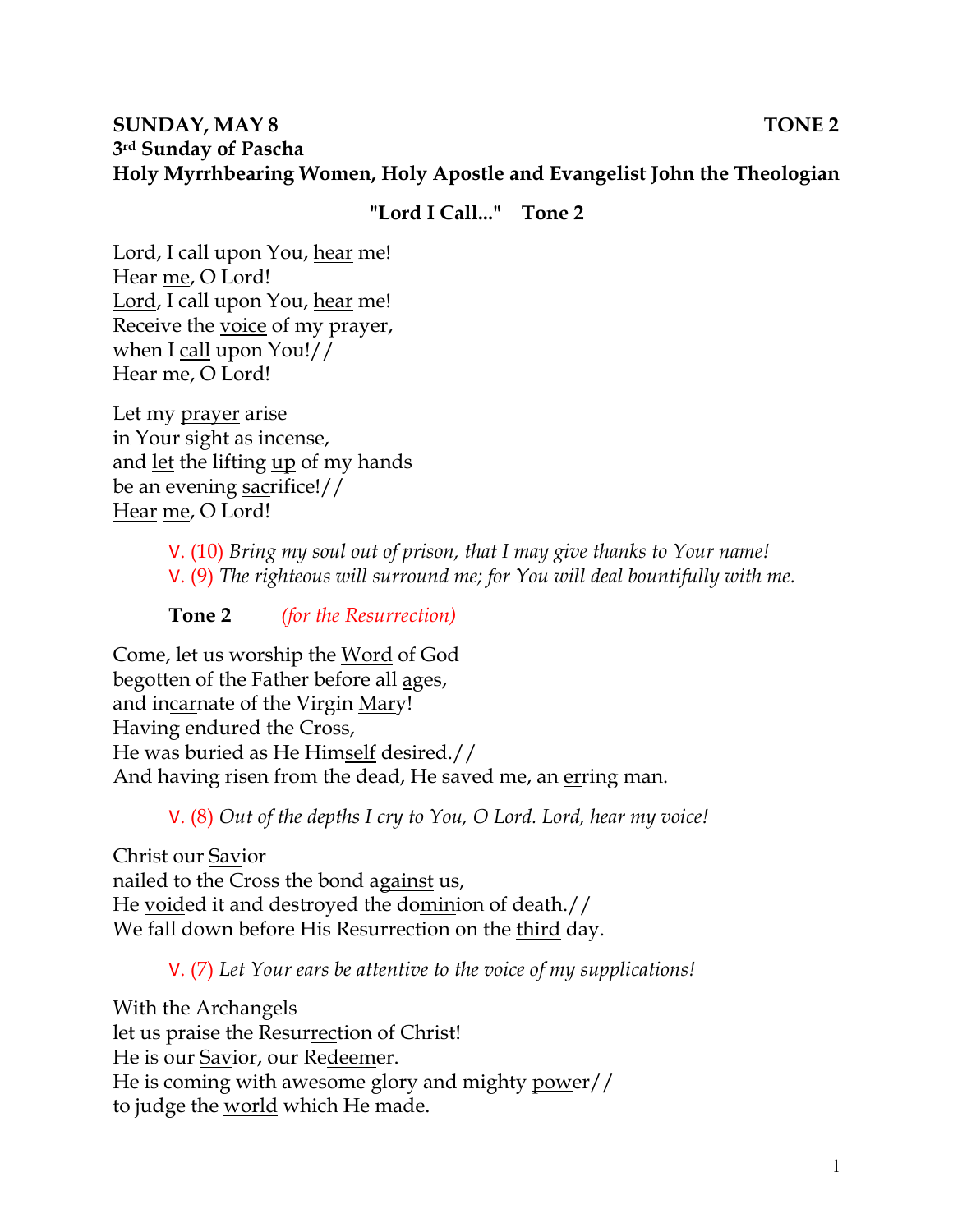V. (6) *If You, O Lord, should mark iniquities, Lord, who could stand? But there is forgiveness with You.* 

# **Tone 2** *(from the Pentecostarion, by Anatolius)*

Early in the morning,

the myrrhbearing women brought spices to the tomb of the Lord. They <u>found</u> the stone unexpectedly rolled away, and they asked among themselves: "Where are the seals of the tomb? Where are Pilate's guards?" The radiant Angel came to the wondering women and proclaimed to them: "Why do you seek with tears the Life Who gives life to the <u>hu</u>man race? Christ our God has risen from the dead as almighty,// granting us incorruption, life, enlightenment, and great mercy!"

V. (5) *For Your Name's sake I wait for You, O Lord. My soul has waited for Your word; my soul has hoped on the Lord.* 

O women disciples,

why do you mingle <u>myrrh</u> with your tears? The stone is gone; the tomb is empty. Behold, corruption destroyed by life! The seals witness that the guards of the godless have watched in vain. Mortal nature has been saved by the <u>flesh</u> of God. Hell is wailing. Go with joy, and proclaim to the Apostles: "Christ has slain death as the first-born of the dead.// He awaits you in Galilee!"

V. (4) *From the morning watch until night, from the morning watch, let Israel hope on the Lord!* 

The Myrrhbearers came early to Your <u>tomb</u>, O Christ, seeking You to anoint Your most pure Body. Enlightened by the Angel's words, they proclaimed joyous tidings to the Apostles: "The Leader of our salvation has been raised; He has captured death,// granting the world eternal life and great mercy!"

> V. (3) *For with the Lord there is mercy and with Him is plenteous redemption, and He will deliver Israel from all his iniquities.*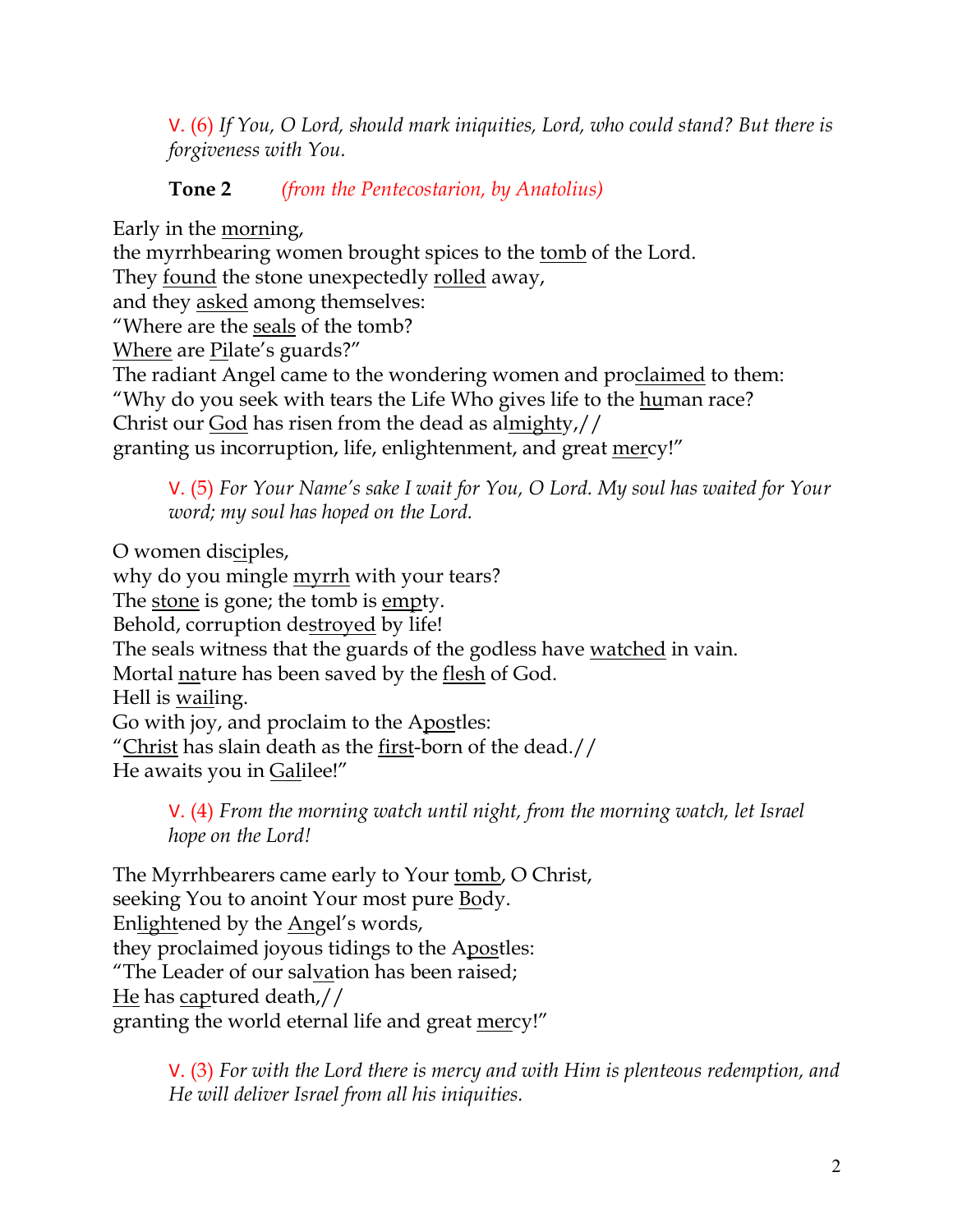#### **Tone 1** *(from the Menaion, for St. John) (Joy of the Heavenly Hosts)*

The beholder of ineffable revelations, the interpreter of the mysteries of God on high: the son of Zebedee has recorded the Gospel of Christ for us,// teaching us to confess God: Father, Son and Holy Spirit.

V. (2) *Praise the Lord, all nations! Praise Him, all peoples!*

Divinely inspired instrument for the songs of heaven, whose secrets he wrote down for us, singing wonderfully the song of songs, with words from his mouth as music from a lyre,// he prays for us to be saved.

V. (1) *For His mercy is confirmed on us, and the truth of the Lord endures forever.* 

With your tongue resounding as thunder, you declare the hidden Word of the Wisdom of God. O beloved of God, you open your mouth to cry: "In the beginning was the Word!"// Thus you illumine all mankind with the knowledge of God.

*Glory to the Father, and to the Son, and to the Holy Spirit;*

**Tone 6** *(from the Pentecostarion)*

The myrrhbearing women reached Your tomb and saw the seals of the tomb broken. Not finding Your most pure Body, they lamented, saying: "Who has stolen our hope? Who has taken the dead One, naked and anointed, the sole consolation of His Mother? How can the Life of the dead have died? How can the Capturer of hell have been buried?// But arise in three days as You said, O Savior, and save our souls!"

*now and ever, and unto ages of ages. Amen.*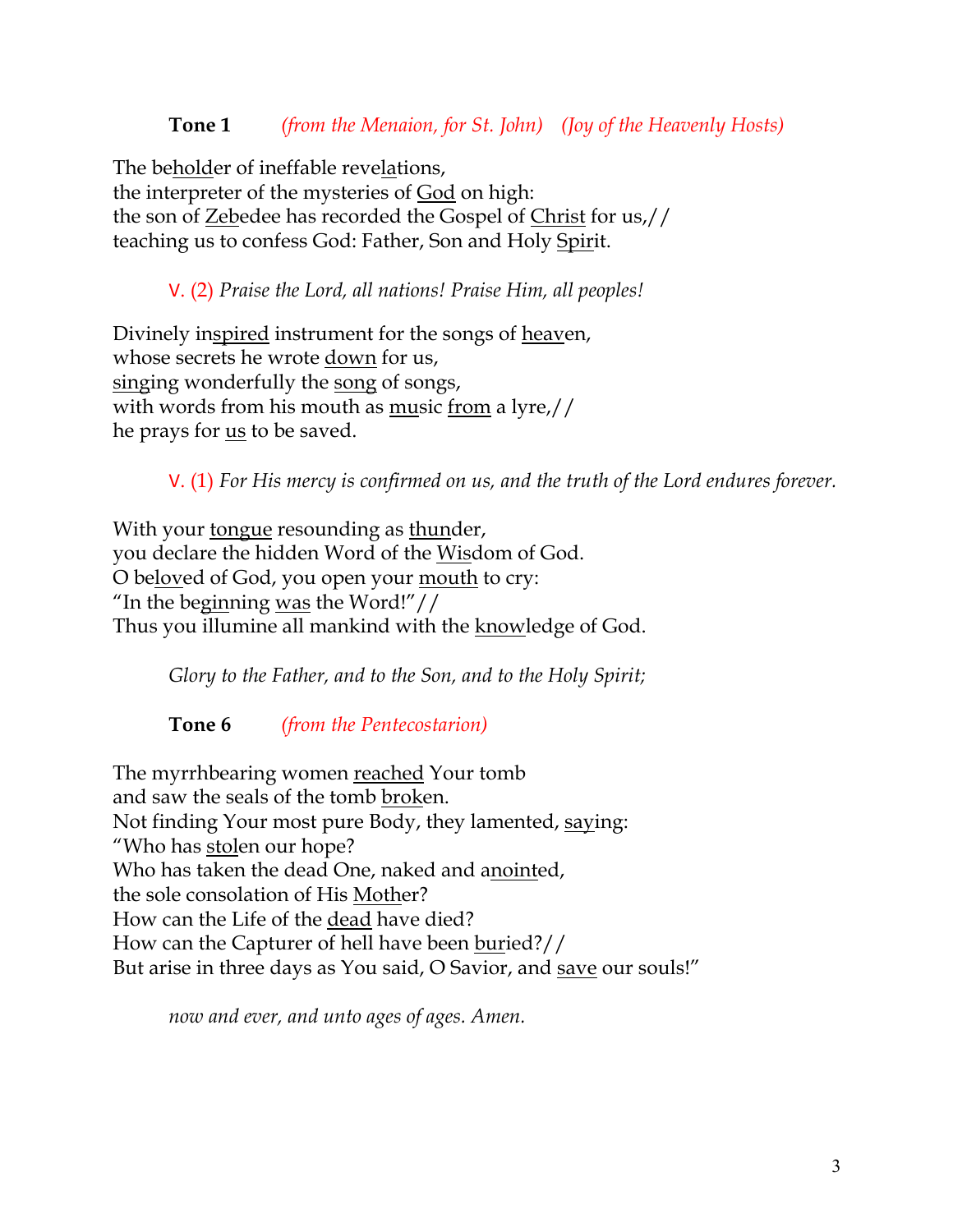**Tone 2** *(Theotokion – Dogmatikon)*

The shadow of the Law passed when grace came; as the Bush burned, yet was not consumed, so the Virgin gave birth, yet remained a Virgin. The Righteous Sun has risen instead of a pillar of flame.// Instead of Moses, Christ, the Salvation of our souls.

> **Readings** *(St. John)* **1 John 3:21-4:6 1 John 4:11-16 1 John 4:20-5:5**

> > **Aposticha**

**Tone 2** *(for the Resurrection)*

Your Resurrection, O Christ our Savior, has enlightened the whole universe, recalling Your creation.// Glory to You, O almighty Lord!

(*Then the Paschal Stichera with their verses from Psalm 67*)

*Glory to the Father, and to the Son, and to the Holy Spirit;*

**Tone 6** *(from the Menaion, for St. John, by John the Monk)*

O Apostle of Christ, Evangelist and divine Teacher, you were an initiate of ineffable things. You made teachings plain to the faithful, as you thundered forth to us: "In the beginning was the Word!" Casting aside the words of heretics who said: "He was not!" You were openly the bosom friend and beloved, like the prophet Isaiah, and the God-seer Moses. As you have boldness before Him,// never cease to pray for our souls!

*now and ever, and unto ages of ages. Amen.*

(*Then the remainder of Paschal Stichera, and Christ is Risen 1x)*)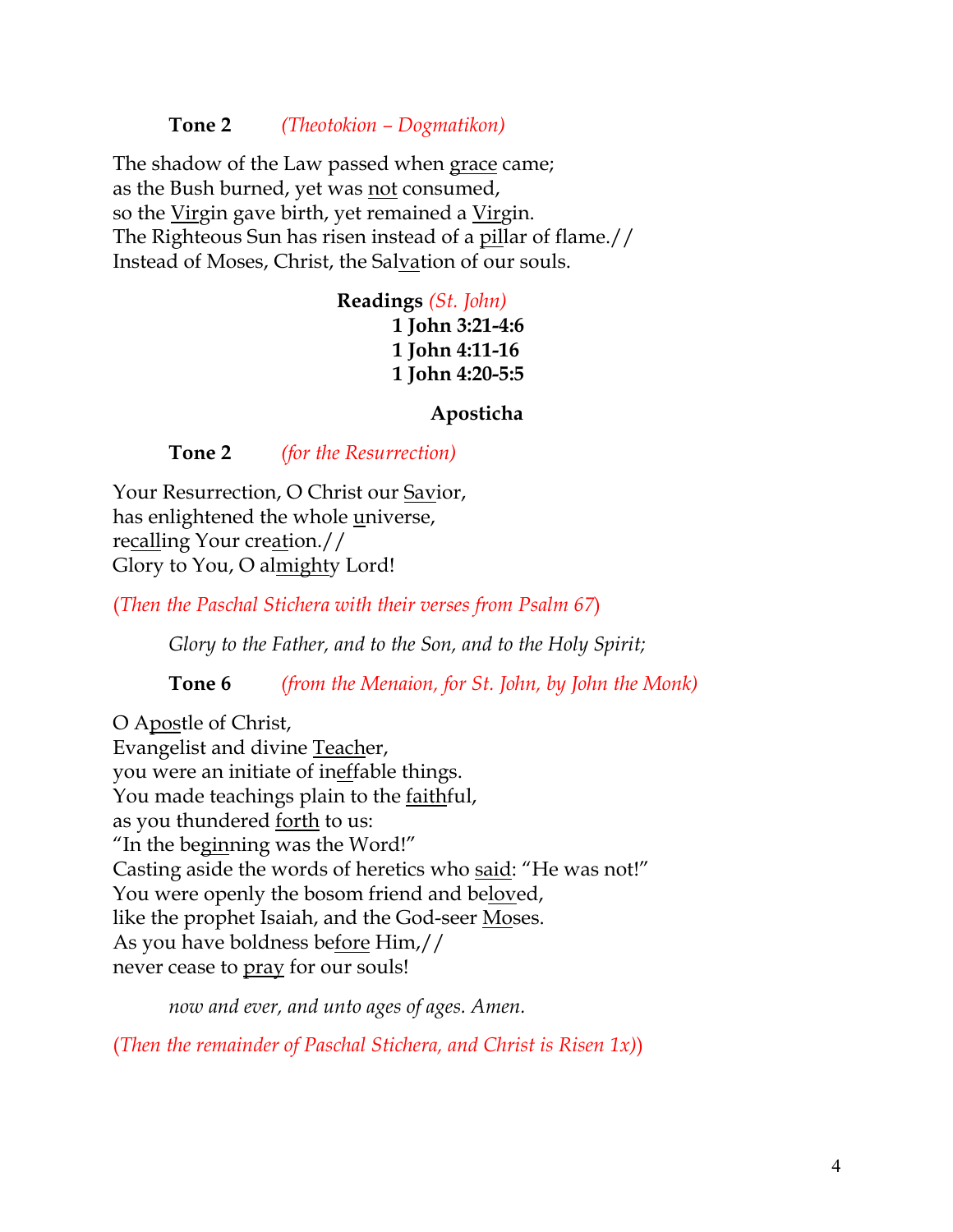*(at Great Vespers)*

## **Tone 2 Troparion** *(Resurrection)*

When You descended to death, O Life Immortal, You slew hell with the splendor of Your Godhead. And when from the depths You raised the dead, all the powers of heaven cried out:// "O Giver of life, Christ our God, glory to You!"

*Glory to the Father, and to the Son, and to the Holy Spirit,*

**Tone 2 Troparion** *(St. John)*

Beloved Apostle of Christ our God, hasten to deliver a defenseless people! He Who allowed you to recline on His breast, receives you as you bow before Him. Implore Him, O John the Theologian, to disperse the persistent threat from the heathens,// entreating for us peace and great mercy!

*now and ever, and unto ages of ages. Amen.*

## **Tone 2 Troparion** *(Pentecostarion)*

The <u>Ang</u>el came to the myrrhbearing women at the tomb and said: "Myrrh is **fitting** for the dead; but Christ has shown Himself a stranger to corruption! So proclaim: 'The Lord is risen,// granting the world great mercy.'"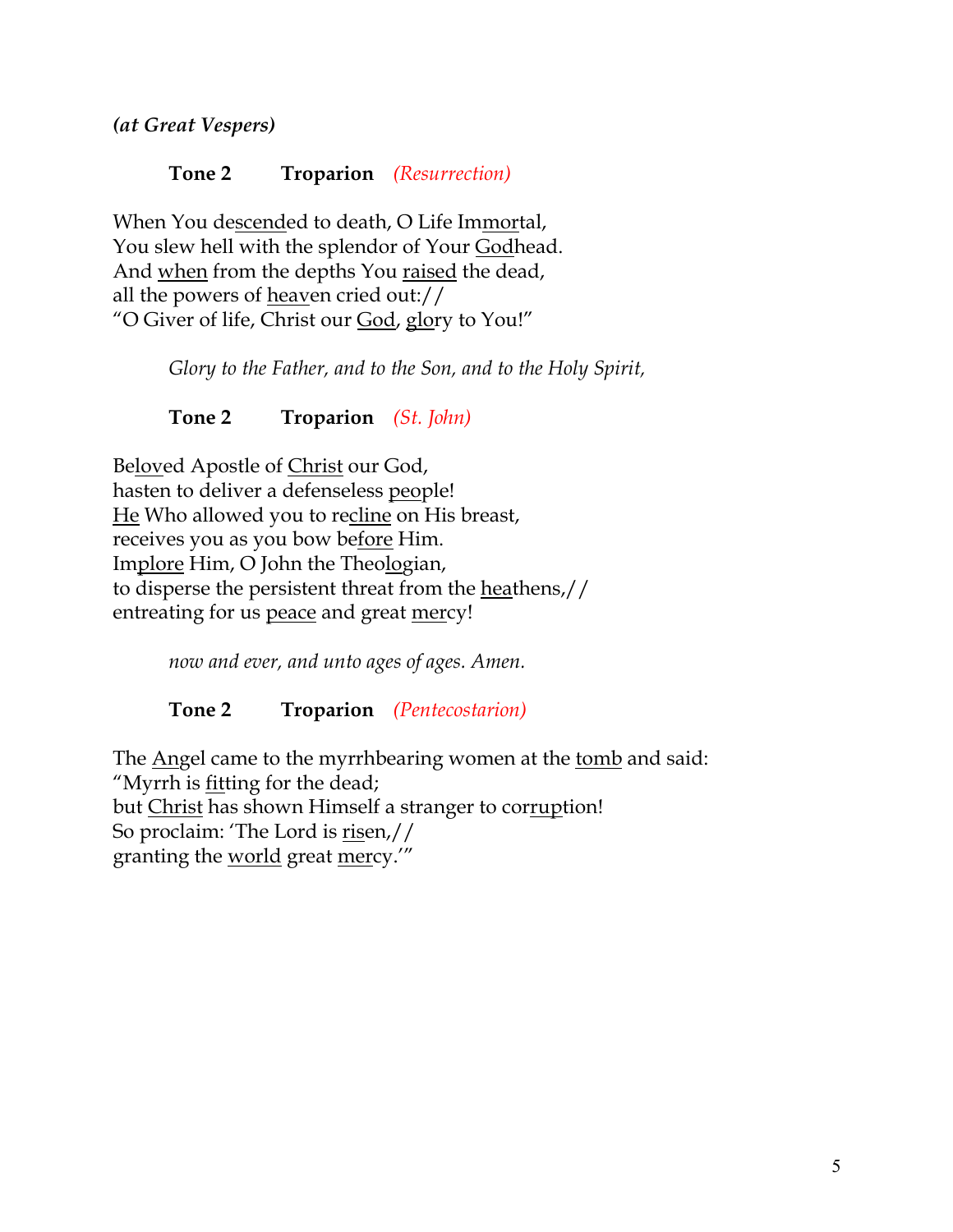# *(at the Divine Liturgy)*

#### **Tone 2 Troparion** *(Resurrection)*

When You descended to death, O Life Immortal, You slew hell with the splendor of Your Godhead. And when from the depths You raised the dead, all the powers of heaven cried out:// "O Giver of life, Christ our God, glory to You!"

## **Tone 2 Troparion** *(Pentecostarion)*

The noble Joseph, when he had taken down Your most pure Body from the Tree, wrapped it in fine linen and anointed it with spices, and placed it in a new tomb. But You rose on the third day, O Lord,// granting the world great mercy.

## **Tone 2 Troparion** *(St. John)*

Beloved Apostle of Christ our God, hasten to deliver a defenseless people! He Who allowed you to recline on His breast, receives you as you bow before Him. Implore Him, O John the Theologian, to disperse the persistent threat from the heathens,// entreating for us peace and great mercy!

## **Tone 2 Kontakion** *(St. John)*

Who shall declare your greatness,

O virgin disciple,

for you pour forth wonders and are a source of healings,// and pray for our souls as theologian and friend of Christ.

## **Tone 2 Kontakion** *(Pentecostarion)*

You commanded the Myrrhbearers to rejoice, O Christ God. By Your Resurrection, You stopped the lamentation of Eve, the first mother. You commanded them to preach to Your Apostles:// "The Savior is risen from the tomb!"